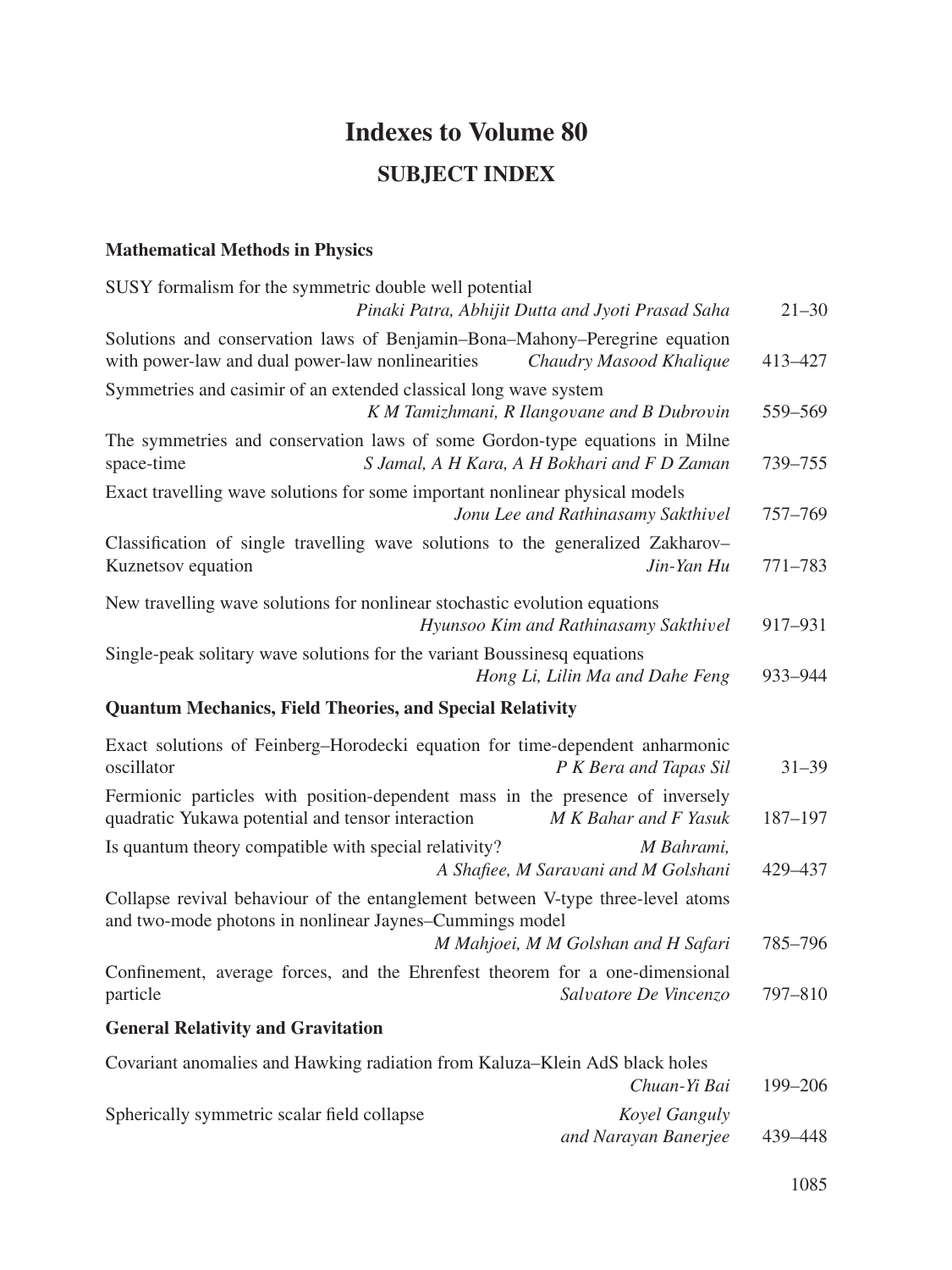| Energy in the Kantowski-Sachs space-time using teleparallel geometry                                                                                  |             |
|-------------------------------------------------------------------------------------------------------------------------------------------------------|-------------|
| Anuradha Das Purkayastha                                                                                                                              | 571-581     |
| Space-time algebra for the generalization of gravitational field equations                                                                            |             |
| Süleyman Demir                                                                                                                                        | 811-823     |
| The Kepler problem in the Snyder space<br>Carlos Leiva, Joel Saavedra<br>and J R Villanueva                                                           | 945-951     |
| <b>Statistical Physics</b>                                                                                                                            |             |
| Bifurcation analysis and the travelling wave solutions of the Klein-Gordon-<br>Zakharov equations<br>Zaiyun Zhang, Fang-Li Xia and Xin-Ping Li        | $41 - 59$   |
| Generalized entropy production fluctuation theorems for quantum systems<br>Shubhashis Rana, Sourabh Lahiri and A M Jayannavar                         | $207 - 222$ |
| Complete switched modified function projective synchronization of a five-term<br>chaotic system with uncertain parameters and disturbances<br>Fei Yu, |             |
| Chunhua Wang, Qiuzhen Wan and Yan Hu                                                                                                                  | $223 - 235$ |
| Q-S synchronization of the fractional-order unified system<br>Yi Chai,<br>Liping Chen, Ranchao Wu and Juan Dai                                        | 449-461     |
| Peakons and compactons on the background of periodic wave                                                                                             |             |
| Chao-Qing Dai and Cui-Yun Liu                                                                                                                         | 463-470     |
| Double compactons in the Olver-Rosenau equation                                                                                                       |             |
| Aiyong Chen and Shuangquan Wen                                                                                                                        | 471-478     |
| Adaptive control and synchronization of a fractional-order chaotic system<br>Chunlai Li and Yaonan Tong                                               | 583-592     |
| Synchronizability on complex networks via pinning control                                                                                             |             |
| Yi Liang and Xingyuan Wang                                                                                                                            | 593-606     |
| Comparison of backstepping and modified active control in projective synchroniza-<br>tion of chaos in an extended Bonhöffer-van der Pol oscillator    |             |
| K S Ojo, A N Njah and S T Ogunjo                                                                                                                      | 825-835     |
| <b>Instrumentation and Techniques</b>                                                                                                                 |             |
| Energy-dispersive X-ray diffraction beamline at Indus-2 synchrotron source                                                                            |             |
| K K Pandey, H K Poswal, A K Mishra, Abhilash Dwivedi,                                                                                                 |             |
| R Vasanthi, Nandini Garg and Surinder M Sharma                                                                                                        | 607-619     |
| <b>Particle Physics</b>                                                                                                                               |             |
| Unpolarized coupled DGLAP evolution equation at small- $x$<br>Saurav Bhattacharjee, Ranjit Baishya and Jayanta Kumar Sarma                            | $61 - 68$   |
| The Standard Model with one universal extra dimension<br>A Cordero-Cid,<br>M Gómez-Bock, H Novales-Sánchez and J J Toscano                            | 369-412     |
| Mass shift of $\sigma$ -meson in nuclear matter<br>J R Morones-Ibarra,<br>Mónica Menchaca Maciel, Ayax Santos-Guevara                                 |             |
| and Felipe Robledo Padilla                                                                                                                            | 479 - 485   |
| Investigation of the zenith angle dependence of cosmic-ray muons at sea level<br>Mehmet Bektasoglu and Halil Arslan                                   | 837-846     |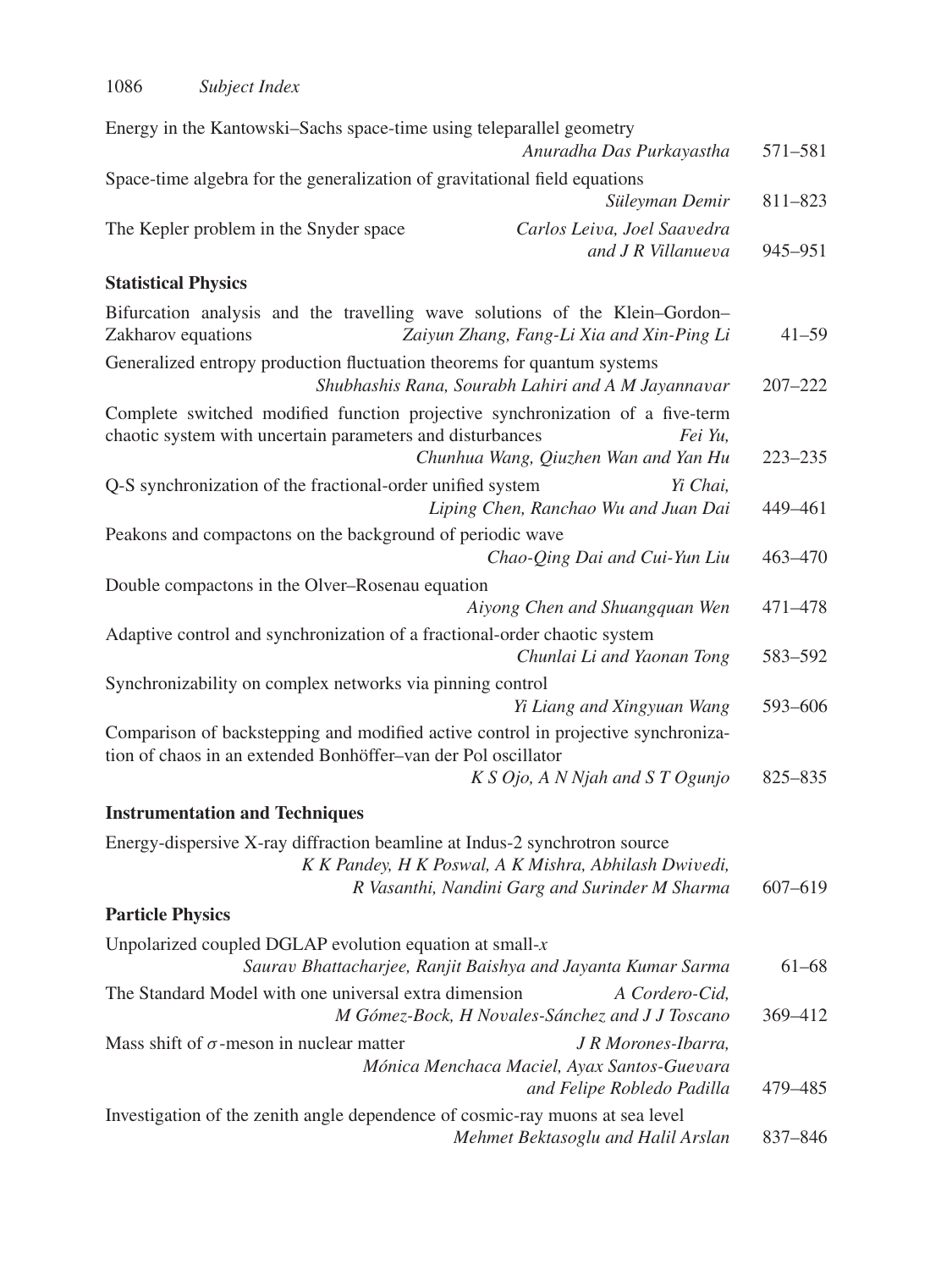## **Nuclear Physics**

| Candidate of the member of three-phonon multiplet observed in the $\beta^+$ +EC decay<br>of ${}^{76}Br$<br>Shuifa Shen and Yongbo Chen                                                                                                                                                                             | $69 - 80$   |
|--------------------------------------------------------------------------------------------------------------------------------------------------------------------------------------------------------------------------------------------------------------------------------------------------------------------|-------------|
| Role of energy cost in the yield of cold ternary fission of $^{252}$ Cf<br>P V Kunhikrishnan and K P Santhosh                                                                                                                                                                                                      | $81 - 88$   |
| Thermal-hydraulic analysis of LBE spallation target for accelerator-driven systems<br>Aniseh Ahmed Atef Abdalla, Jiyang Yu and Yongwei Yang                                                                                                                                                                        | $89 - 103$  |
| Neutronic simulation of a research reactor core of $(^{232}Th, ^{235}U)O_2$ fuel using<br>MCNPX2.6 code<br>Seyed Amir Hossein Feghhi, Marzieh Rezazadeh,<br>Yacine Kadi, Claudio Tenreiro, Morteza Aref<br>and Zohreh Gholamzadeh                                                                                  | $105 - 120$ |
| Quadrupole moments of low-lying baryons with spin- $\frac{1}{2}^+$ , spin- $\frac{3}{2}^+$ , and spin- $\frac{3}{2}^+$ $\rightarrow$<br>$\frac{1}{2}^+$ transitions<br>Neetika Sharma and Harleen Dahiya                                                                                                           | 237-249     |
| Equilibrium and pre-equilibrium calculations of cross-sections of $(p, xn)$ reactions<br>on <sup>89</sup> Y, <sup>90</sup> Zr and <sup>94</sup> Mo targets used for the production of <sup>89</sup> Zr, <sup>90</sup> Nb and <sup>94</sup> Tc positron-<br>emitting radionuclides<br>R Baldik, H Aytekin and E Tel | $251 - 261$ |
| Measurement, analysis and correction of the closed orbit distortion in Indus-2<br>synchrotron radiation source<br>Riyasat Husain, A D Ghodke, Surendra Yadav,<br>A C Holikatti, R P Yadav, P Fatnani,<br>T A Puntambekar and P R Hannurkar                                                                         | $263 - 275$ |
| Particle-particle Tamm-Dancoff approximation and particle-particle random phase<br>approximation calculations for ${}^{18}O$ and ${}^{18}F$ nuclei<br>Ali H Taqi Al-Bayati                                                                                                                                         | 355-360     |
| Fission dynamics of the compound nucleus $^{213}$ Fr formed in heavy-ion-induced<br>reactions<br>Hadi Eslamizadeh                                                                                                                                                                                                  | 621-630     |
| Effect of the isovector coupling channel on the macroscopic part of the nuclear<br>binding energy<br>S Haddad                                                                                                                                                                                                      | 847-854     |
| Beam lifetime measurement and analysis in Indus-2 electron storage ring<br>Pradeep Kumar, A D Ghodke and Gurnam Singh                                                                                                                                                                                              | 855-871     |
| The measurements of thermal neutron flux distribution in a paraffin phantom<br>Parisa Akhlaghi, Laleh Rafat-Motavalli<br>and Seyed Hashem Miri-Hakimabad                                                                                                                                                           | 873-885     |
| Microscopic study of positive-parity yrast bands of $224-234$ Th isotopes<br>Daya Ram, Rani Devi and S K Khosa                                                                                                                                                                                                     | 953-970     |
| Three-dimensional simulation studies of 10 MeV, 352.2 MHz drift tube Linac<br>Nita S Kulkarni                                                                                                                                                                                                                      | 971-981     |
| Searching for universal behaviour in superheated droplet detector with effective<br>recoil nuclei<br>Mala Das and Susnata Seth                                                                                                                                                                                     | 983-994     |
| Erratum to: Quadrupole moments of low-lying baryons with spin- $\frac{1}{2}^+$ , spin- $\frac{3}{2}^+$ , and<br>spin- $\frac{3}{2}^+$ $\rightarrow \frac{1}{2}^+$ transitions<br>Neetika Sharma and Harleen Dahiya                                                                                                 | 1083        |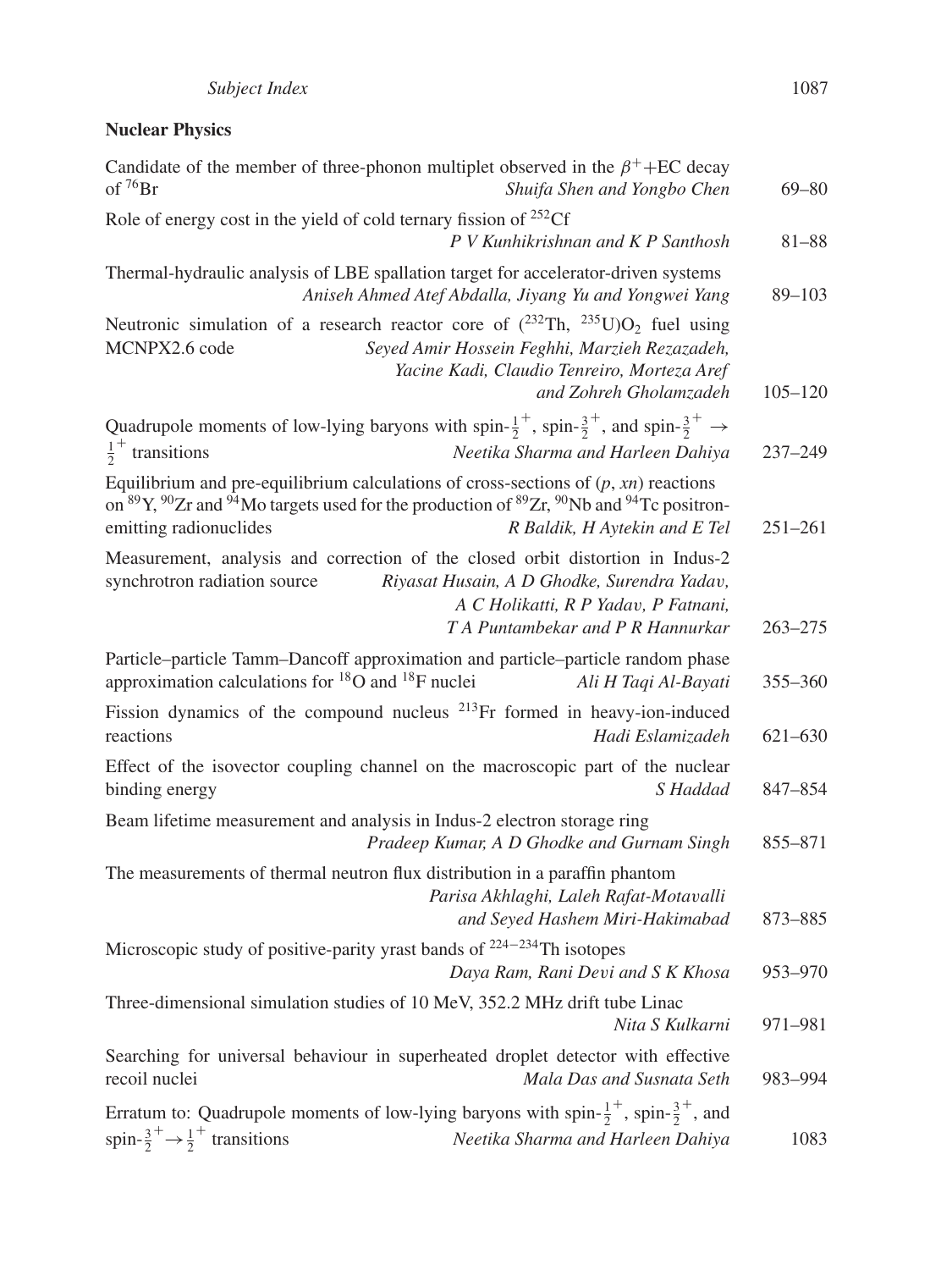## **Atomic and Molecular Physics**

| Quantum effects at low-energy atom-molecule interface<br>B Deb, A Rakshit,<br>J Hazra and D Chakraborty                                                                                                                                        | $3 - 19$      |
|------------------------------------------------------------------------------------------------------------------------------------------------------------------------------------------------------------------------------------------------|---------------|
| Ring and jet study on the azimuthal substructure of pions at CERN SPS energy<br>Prabir Kumar Haldar, Sanjib Kumar Manna,<br>Prosenjit Saha and Dipak Ghosh                                                                                     | 631-642       |
| <b>Lasers, Optics, and Heat Transfer</b>                                                                                                                                                                                                       |               |
| Planar electron beams in a wiggler magnet array<br>Arti Hadap and K C Mittal                                                                                                                                                                   | 277-282       |
| Soliton solutions of some nonlinear evolution equations with time-dependent co-<br>Hitender Kumar, Anand Malik and Fakir Chand<br>efficients                                                                                                   | $361 - 367$   |
| Analysis of thermal distribution in two end pumping Nd:YAG laser rod using bac-<br>terial foraging optimization algorithm<br>Mohammed A Minshed                                                                                                | 487-505       |
| Nonlinear properties of a graded-index photonic heterostructure                                                                                                                                                                                |               |
| B Tavakkoly Moghaddam,<br>S Roshan Entezar and H Pashaei Adl                                                                                                                                                                                   | 887-894       |
| High harmonic generation in $H_2^+$ and $HD^+$ by intense femtosecond laser pulses:<br>A wave packet approach with nonadiabatic interaction in $HD^+$<br>Farzana Sharmin,                                                                      |               |
| Samir Saha and S S Bhattacharyya                                                                                                                                                                                                               | 995-1010      |
| Temperature profile evolution in quenching high- $T_c$ superconducting composite<br>Ziauddin Khan, Subrata Pradhan and Irfan Ahmad<br>tape                                                                                                     | $1011 - 1016$ |
| Solitary heat waves in nonlinear lattices with squared on-site potential<br>Rovinita Perseus and M M Latha                                                                                                                                     | 1017-1030     |
| <b>Plasma Physics</b>                                                                                                                                                                                                                          |               |
| Antenna coupling study for ICWC plasma characterization in TEXTOR<br>Manash Kumar Paul, A Lyssoivan, R Koch, G Van Wassenhove, M Vervier,<br>G Bertschinger, R Laengner, B Unterberg, G Sergienko, V Philipps<br>T Wauters and the TEXTOR Team | $121 - 131$   |
| Influence of argon plasma treatment on polyethersulphone surface<br>$NL$ Singh,<br>S M Pelagade, R S Rane, S Mukherjee, U P Deshpande,<br>V Ganeshan and T Shripathi                                                                           | $133 - 141$   |
| Drift wave in pair-ion plasma<br>Samiran Ghosh, Nikhil Chakrabarti,<br>Manoranjan Khan and M R Gupta                                                                                                                                           | 283-287       |
| Plasma excitations in a single-walled carbon nanotube with an external transverse<br>K A Vijayalakshmi and T P Nafeesa Baby<br>magnetic field                                                                                                  | 289-294       |
| Dust-acoustic solitons in quantum plasma with kappa-distributed ions<br>Mehran Shahmansouri                                                                                                                                                    | 295-306       |
| Generation of uniform atmospheric pressure argon glow plasma by dielectric barrier<br>discharge<br>Raju Bhai Tyata, Deepak Prasad Subedi, Rajendra Shrestha<br>and Chiow San Wong                                                              | 507-517       |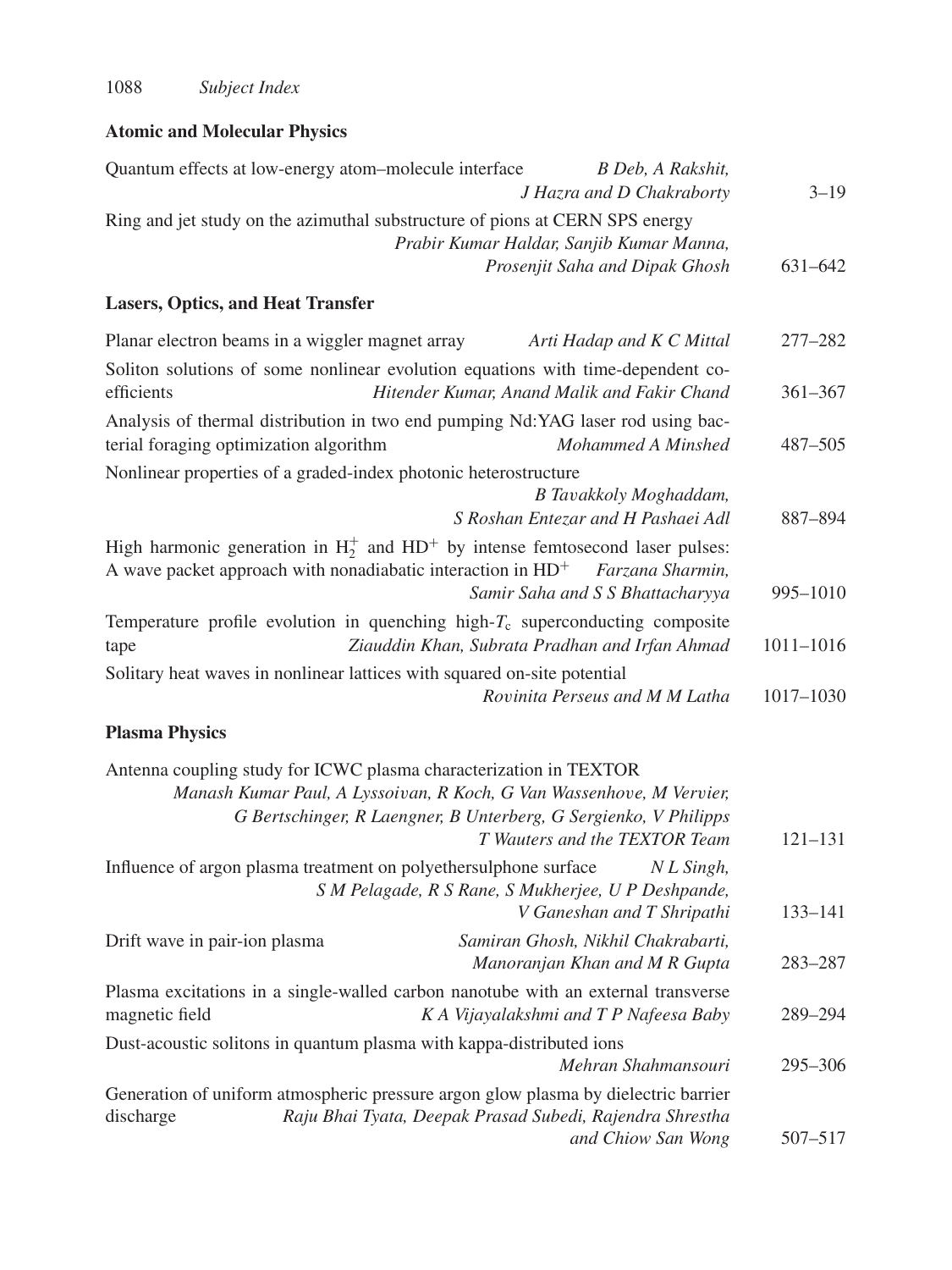| Head-on collision of dust-ion-acoustic solitons in electron-dust-ion quantum plasmas<br>Prasanta Chatterjee, Malay Kumar Ghorui                                         |           |
|-------------------------------------------------------------------------------------------------------------------------------------------------------------------------|-----------|
| and Rajkumar Roychoudhury                                                                                                                                               | 519–531   |
| Collision and recombination driven instabilities in variable charged dusty plasmas<br>S Bal and M Bose                                                                  | 643-664   |
| Effect of superthermal electrons on dust-acoustic Gardner solitons in nonplanar<br>Deb Kumar Ghosh, Uday Narayan Ghosh, Prasanta Chatterjee<br>geometry<br>and C S Wong | 665-676   |
| Absolute parametric instability in a nonuniform plane plasma waveguide<br>Khaled Hamed El-Shorbagy, Atef Ahmed El-Bendary<br>and Shatha Jameel Monaquel                 | 677–684   |
| Arc plasma devices: Evolving mechanical design from numerical simulation<br>S Ghorui and A K Das                                                                        | 685-699   |
| Nonlinear propagation of dust-acoustic solitary waves in a dusty plasma with<br>arbitrarily charged dust and trapped electrons<br>O Rahman and A A Mamun                | 1031-1039 |
| <b>Condensed Matter Physics</b>                                                                                                                                         |           |

| different orders of kinetics                             | A model for the occurrence and analysis of ionic thermocurrent spectrum involving<br>Jai Prakash                                                                                                         | $143 - 158$   |
|----------------------------------------------------------|----------------------------------------------------------------------------------------------------------------------------------------------------------------------------------------------------------|---------------|
| EXAFS beamline with other beamlines                      | A comparative study of the spectra recorded at RRCAT synchrotron BL-8 dispersive<br>Abhijeet Gaur, B D Shrivastava<br>S N Jha, D Bhattacharyya and A Poswal                                              | 159-171       |
|                                                          | A tentative model for estimating the compressibility of rock-salt $AgClxBr1-x$ alloys<br>Vassiliki Katsika-Tsigourakou and Efthimios S Skordas                                                           | 307-313       |
| thesized by successive ion layer adsorption and reaction | Effect of Al doping on microstructure and optical band gap of ZnO thin film syn-<br>S Mondal, S R Bhattacharyya and P Mitra                                                                              | 315-326       |
| Spin-dependent rectification in the $C_{59}N$ molecule   | Mahvash Arabi Darehdor and<br>Nasser Shahtahmasebi                                                                                                                                                       | 327-336       |
|                                                          | Induced moment due to perpendicular field cycling in trained exchange bias system<br>Amitesh Paul and S Mattauch                                                                                         | 701-711       |
| tum dots                                                 | Synthesis and characterization of aqueous MPA-capped CdS-ZnS core-shell quan-<br>Atefeh Emamdoust, Saber Farjami Shayesteh<br>and Maziyar Marandi                                                        | 713-721       |
| superconductors                                          | Construction of an exact solution of time-dependent Ginzburg-Landau equations<br>and determination of the superconducting-normal interface propagation speed in<br>Neelufar Panna and Jamal Nazrul Islam | 895-901       |
| method potentials                                        | Vibrational properties of vacancy in bcc transition metals using embedded atom<br>Vandana Gairola, P D Semalty and P N Ram                                                                               | $1041 - 1054$ |